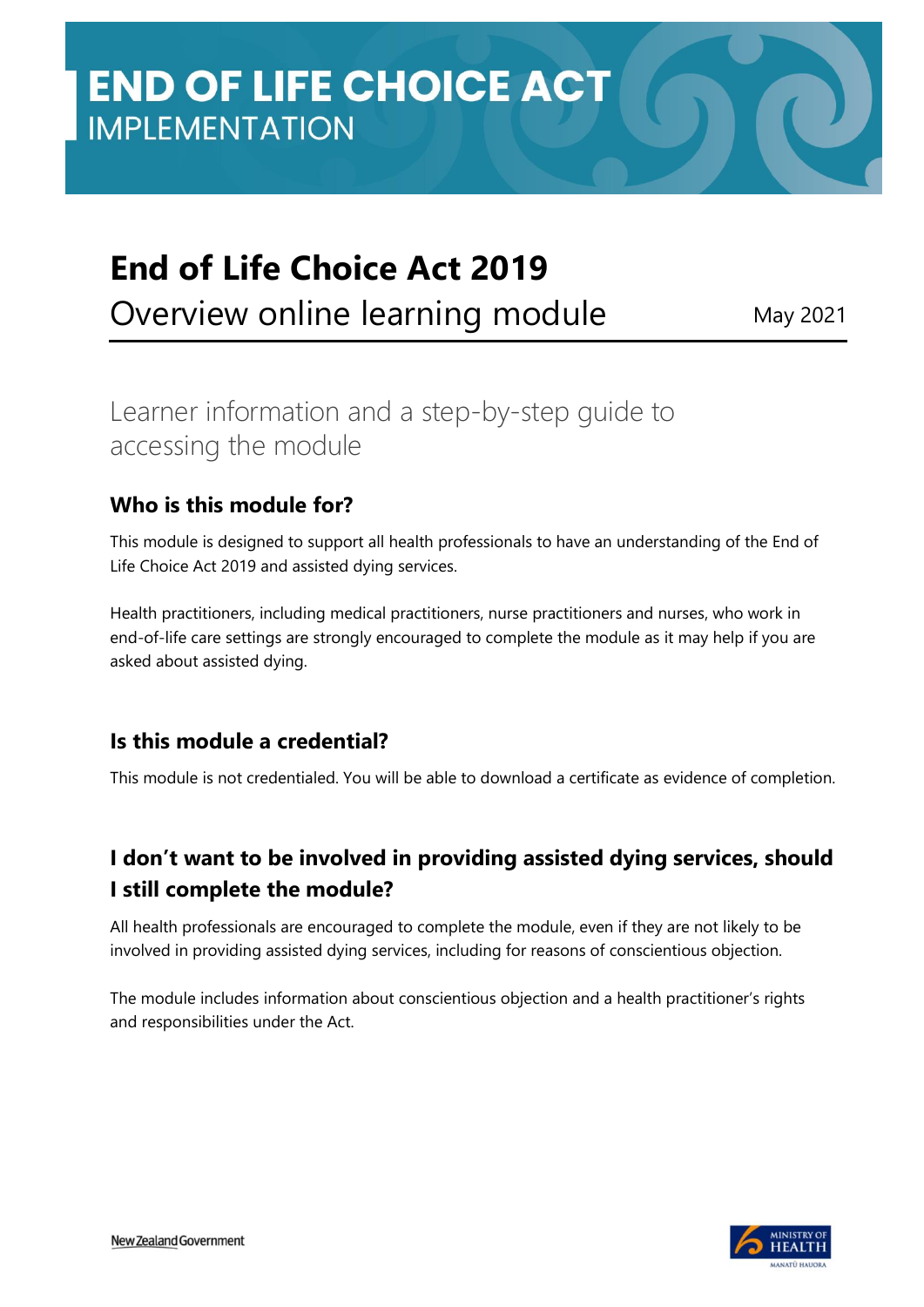#### **Can I revisit the module later on?**

Yes, you can revisit the module at any time to refresh your learning. It is recommended you complete the module before 7 November 2021, which is when assisted dying will become legal.

#### **Does my employer get access to the module?**

Your employer will have access to see what the module looks like from a learner's point of view through the Ministry's [LearnOnline platform](https://learnonline.health.nz/) through their profile.

#### **Will my personal information be protected?**

When you create a LearnOnline account or use your existing account to complete or access the module, we may collect and use the information that you provide for further workforce training and learning purposes. If information about the training is published, it will be done so anonymously.

You have the right to ask for a copy of any personal information we hold about you, and to ask for it to be corrected if you think it is wrong. You can do this by emailing [EOLC@health.govt.nz](mailto:EOLC@health.govt.nz).

#### **Where can I find out more about the Act and assisted dying?**

More information about the implementation of the Act and assisted dying services can be found on [the Ministry's webs](https://www.health.govt.nz/our-work/regulation-health-and-disability-system/end-life-choice-act/end-life-choice-act-updates)ite.

You can sign up for the [End of Life Choice implementation programme newsletter.](https://www.health.govt.nz/our-work/regulation-health-and-disability-system/end-life-choice-act/end-life-choice-act-updates)

## **Step-by-step guide to accessing the module**

#### **For learners with an existing LearnOnline account**

- Receive course link from employer or professional organisation
- Read course summary
- Select log in
- Enter log in credentials
- Select enrol me
- Participate in course
- Download evidence of participation